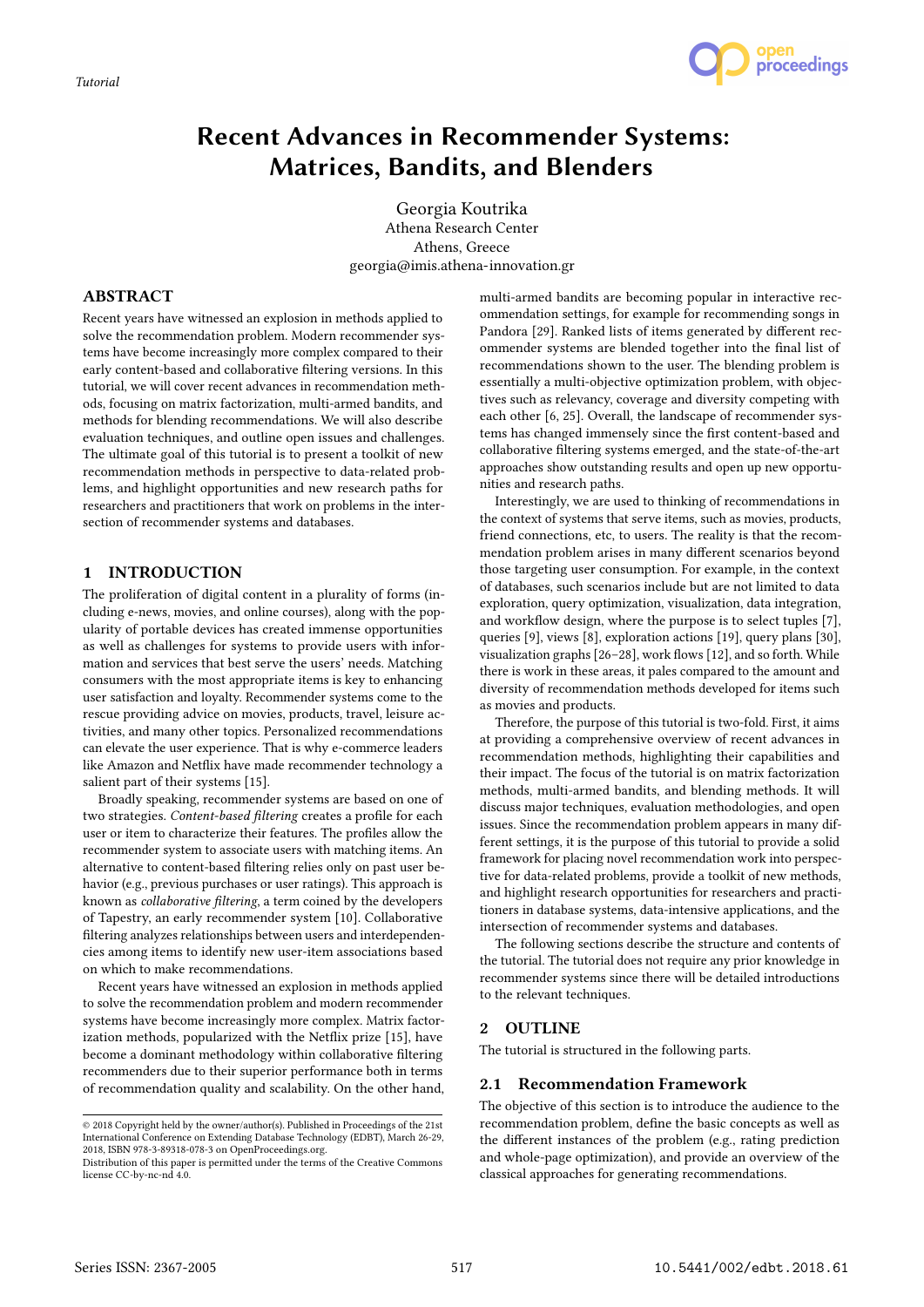Recommender systems appeared back in the nineties, and two broad categories of recommendation approaches emerged: content-based and collaborative filtering. Content-based approaches analyze user past selections (e.g., web pages they visited, movies they watched) to learn user preferences and recommend items with similar content to the user's past selections and likes.

Collaborative filtering analyzes usage data (e.g., user ratings and purchases) and recommends to the user either items with similar usage characteristics as the items selected by this user or items from users with similar usage characteristics to this user.

We will explain the basic characteristics and operations behind each family of methods as well as their advantages and their shortcomings. The objective of this section is to lay the necessary foundations for the rest of the tutorial. It also aims at preparing the ground for understanding the methods to be presented subsequently and their impact.

#### 2.2 Matrix Factorization

Matrix Factorization has gained popularity in recommender systems in recent years due to its superior performance both in terms of recommendation quality and scalability. Part of its success is due to the Netflix Prize contest for movie recommendations, which popularized a Singular Value Decomposition (SVD) based matrix factorization algorithm [13]. The Netflix Prize competition began in October 2006 and has fueled much recent progress in the field of collaborative filtering. For the first time, the research community gained access to a large-scale, industrial strength data set of 100 million movie ratings while the nature of the competition encouraged rapid development, where innovators built on each generation of techniques to improve prediction accuracy.

Experience with datasets such as the Netflix Prize data has shown that matrix factorization methods deliver accuracy superior to classical nearest-neighbor techniques [14]. At the same time, they offer a compact memory-efficient model that systems can learn relatively easily. What makes these techniques even more convenient is that models can integrate naturally many crucial aspects of the data, such as multiple forms of user feedback, temporal dynamics, and confidence levels.

In its basic form, matrix factorization characterizes both items and users by vectors of latent factors inferred from the ratings users gave to the items. Early systems use Singular Value Decomposition (SVD) – a well-established technique for identifying latent semantic factors in information retrieval – as a matrix factorization method for collaborative filtering. In the following years, several extensions to matrix factorization have been proposed and matrix factorization becomes the foundation in most recent recommender systems.

We will start with some background on Singular Value Decomposition and describe how early works (e.g., [23]) use SVD to capture latent relationships between customers and products and to produce a low-dimensional representation of the original customer-product space in order to compute the predicted likeliness of a certain product by a customer. We will introduce Low-rank Matrix Factorization [13, 21] followed by most recent important extensions to Matrix Factorization for recommendations, such as SLIM [20].

## 2.3 Multi−armed Bandits

Traditional recommender systems, including collaborative filtering, content-based filtering and hybrid approaches, can provide meaningful recommendations at an individual level by leveraging

users' interests as demonstrated by their past activity. However, in many web-based scenarios (e.g., filtering news articles or display of advertisements), the content universe undergoes frequent changes, with content popularity changing over time as well. Furthermore, a significant number of visitors are likely to be entirely new with no historical consumption record whatsoever; this is known as a cold-start situation. These issues make traditional recommender approaches difficult to apply. In such highly dynamic recommendation domains, it is essential for the recommendation method to adapt to the shifting preference patterns of the users and the evolving space of items. Exploration-exploitation methods, a.k.a. multi-armed bandits, have been shown to be an excellent solution.

In probability theory, the multi-armed bandit problem is a problem in which a gambler at a row of slot machines (sometimes known as "one-armed bandits") has to decide which machines to play, how many times to play each machine and in which order to play them. When played, each machine provides a random reward from a probability distribution specific to that machine. The objective of the gambler is to maximize the sum of rewards earned through a sequence of lever pulls.

For example [17], in the context of article recommendation, we may view articles in the pool as arms. When a presented article is clicked, a reward of 1 is incurred; otherwise, the reward is 0. With this definition of reward, the expected reward of an article is precisely its clickthrough rate (CTR), and choosing an article with maximum CTR is equivalent to maximizing the expected number of clicks from users, which in turn is the same as maximizing the total expected reward in the bandit formulation. Furthermore, we may "summarize" users and articles by a set of informative features that describe them compactly. By doing so, a bandit algorithm can generalize CTR information from one article/user to another, and learn to choose good articles more quickly, especially for new users and articles.

We will first present context-free K-armed bandit algorithms [4, 22], such as  $\epsilon$ -greedy and upper confidence-bound (UCB) algorithms [1, 3, 16], and then move to contextual bandit algorithms [17, 29]. We will focus on multi-armed bandits used in the context of recommender systems and in particular in three problems: (a) Popularity ranking, to balance exposure of new items (exploration) with old winners (exploitation), (b) Modelbased collaborative filtering [11, 18], and (c) Dueling bandits, to efficiently compare multiple recommendation methods [5, 24].

#### 2.4 Blending Models

Several domains require "blending" of recommendations from different sources. Blending allows different recommendation strategies to develop independently, and combine their outputs posthoc into a meta-recommender. The result aims at providing recommendations of higher quality and diversity. For instance, the Pinterest Homefeed is a personalized feed of content (i.e., pins) drawn from many sources, including followed users, followed topics, and recommendations, among other sources. Each type of content is ranked by its own specialized machine learning model, and then blended with a ratio-based round-robin method to create the final Homefeed [6].

We will examine different methods to blend recommendations, including fixed ratio, greedy, calibrated ranker and multi-armed bandit-approaches [2, 6, 25]. As we examine these blending systems, new questions arise as to how to measure success. Unlike traditional search ranking problems, recommender systems face